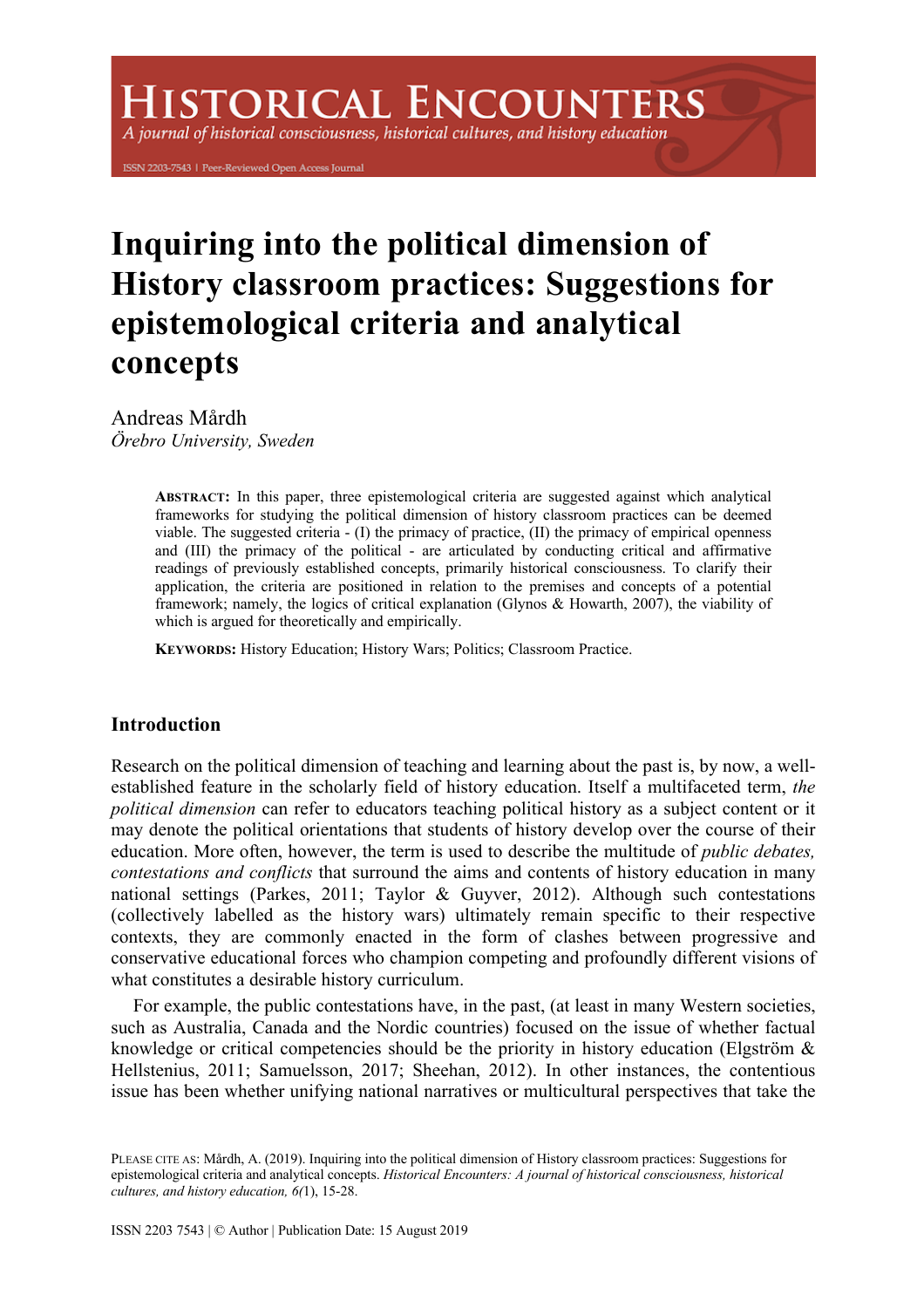history of ethnic minorities into consideration should be promoted (Clark, 2009; Parkes, 2007). Drawing on this extensive literature, the present paper departs from an understanding of history as a fundamentally contested issue. Specifically, it follows Robert Parkes's (2011) post-structuralist understanding of history curriculum as containing *the discursively contested signifiers around which antagonistic or adversarial relationships are articulated*. In a broad sense, the political dimension of history education is here defined as a term that denotes the *conflicts* that surround and permeate the subject in school, as well as in society.

Despite the recent wealth of studies investigating the history wars at the level of public debate, comparatively little is known about how conflicts about history are played out in the actual classroom practices of teachers and students. In fact, scholars have only to a limited extent investigated the political dimension of history classrooms *in-situ*; that is, by observing and analysing student-teacher interactions with this dimension in mind. Although few and far between, such studies are essential if the research community is to facilitate history educators to reflect on and respond to the contestations that may arise in their professional practices (Bekerman & Zembylas, 2017).<sup>1</sup>

This is not to say that studies of history classroom practices in general are uncommon. Such studies are, on the contrary, plentiful, and often provide detailed analyses of students' learning in terms of their historical thinking (e.g. Demers et al, 2015; Havekes et al, 2017; Stoel et al, 2015). However, such studies largely depart from the assumption that teaching and learning history is an exclusively congenial or consensus orientated activity. Consequently, they less often investigate the classroom practices from the point of view of the subject's political dimension. A potential explanation for this shortcoming could be that scholars (through the use of the historical thinking framework) possess the adequate analytical tools, such as first order substantive and second order metahistorical concepts (Lee 1983; 2004), for grasping students' learning, but lack an equally adequate vocabulary for inquiring into the controversies enacted in the classroom. Thus, before the scholarly community can engage fully with the empirical research gap outlined above, there is a need to identify feasible analytical frameworks for the task and, more importantly, to clarify the epistemological requirements that such frameworks ought to meet.

With these considerations in mind, the purpose of this paper is to suggest three criteria against which analytical frameworks for studying the political dimension of history classroom practices can be deemed viable. To clarify their usefulness, the criteria are applied to a potential framework, namely the logics of critical explanation (LCE), developed by poststructuralist scholars Jason Glynos and David Howarth (2007), the viability of which is illustrated theoretically and empirically throughout the paper.

In short, the argument offered here is that, by considering the suggested criteria and framework, scholars can begin to engage with conflicts about history as they are enacted and dealt with by students and teachers. Or, put differently, the paper aspires to contribute to research on history education by *initiating a methodological discussion* about how researchers can approach the political dimension of history classroom practices. To be clear, the term classroom practice is here broadly defined as any enactment of teaching and learning wherein educators and students jointly and *purposefully* engage with a given curricular content in the context of *institutionalised* schooling (Öhman, 2014). This means that classroom practices are understood to encompass the multitude of actions and experiences that make up the fabric of everyday life in school. For instance, teachers giving lectures or conducting discussions and students writing essays or taking tests, are all examples of activities understood as classroom practices.

Following this introduction, the paper proceeds in several sub-sections. Initially, the suggested criteria –  $(I)$  the primacy of practice,  $(II)$  the primacy of empirical openness and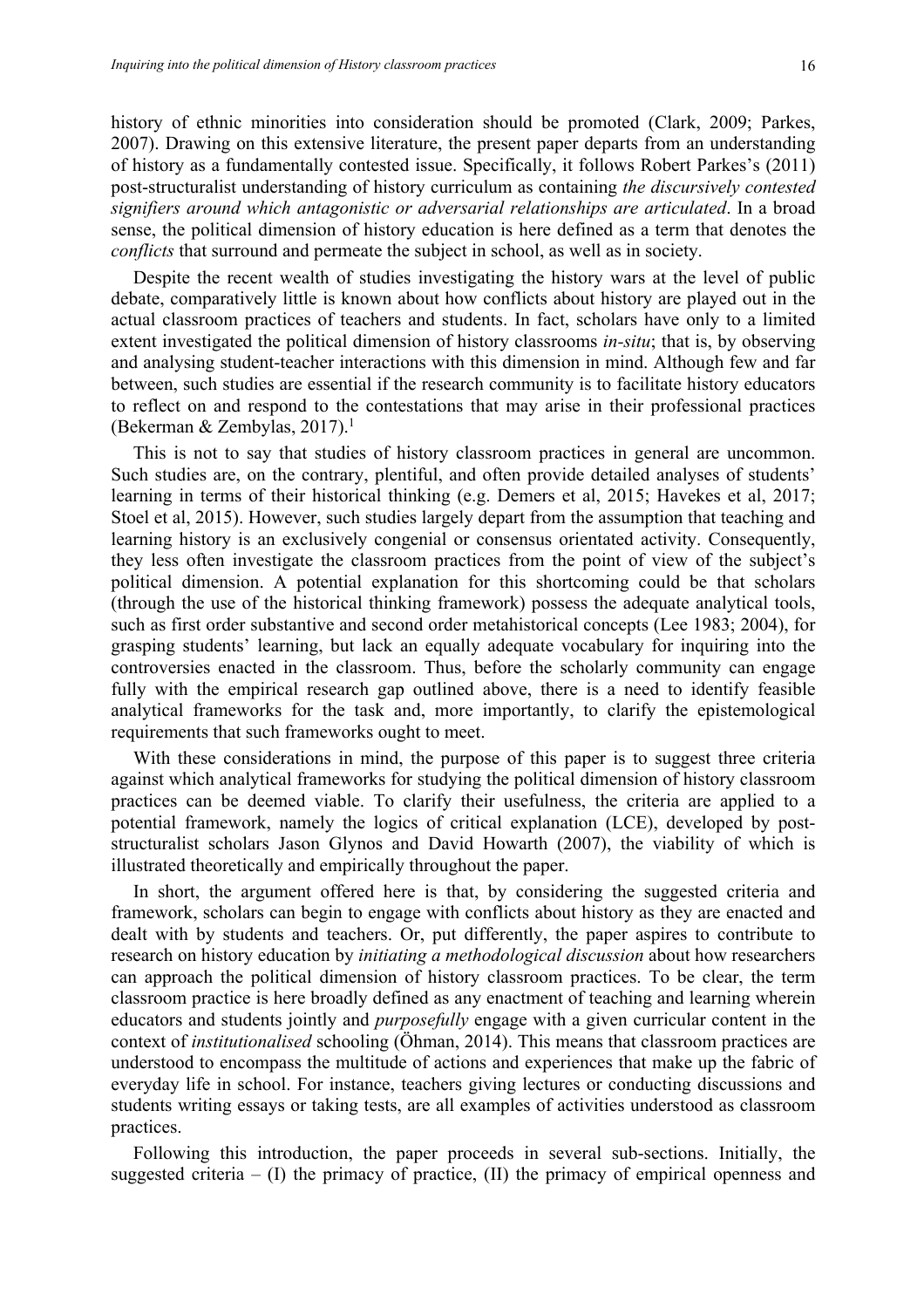(III) the primacy of the political – are articulated by presenting critical and affirmative readings of previously utilised concepts, primarily historical consciousness as formulated by Jörn Rüsen (2005, 2017).<sup>2</sup> Next, and against the background of the first criterion, the paper offers a theoretical argument that relates the premises of the LCE framework to the recent 'practice turn' in education and in theory of history curriculum. The second criterion is illustrated by applying the analytical concept of social logics to an empirical excerpt of history classroom practice enacted in the context of Swedish upper secondary education. As the paper draws to a close, the third criterion is exemplified in relation to the concept of political logics, as well as two fictitious but plausible classroom scenarios. The paper concludes with some remarks that outline suggestions for future research.

## **Three epistemological criteria**

# *I – The primacy of practice*

At present, it is safe to say that the theoretical concept of historical consciousness provides many scholars of history education with an analytical guidance in their empirical endeavours. As it has been defined by Rüsen (2005), this concept essentially denotes the mental operations through which humans establish relational links between the past, the present and the future. In this way, historical consciousness is understood as vital to the human condition and as essential to our ability to establish identities that span more than one temporal dimension. Furthermore, historical consciousness constitutes an integral part of people's moral deliberations. This is especially evident in Rüsen's positioning of narration as the primary mode of historical consciousness:

The linguistic form within which historical consciousness realizes its function of orientation is that of the narrative. In this view, the operations by which the human mind realizes the historical synthesis of the dimensions of time simultaneous with those of value and experience lie in narration: the telling of a story. (Rüsen, 2005 p. 26).

From this, Rüsen (2005; 2012) goes on to argue that historical narratives grant us coherence and meaning in what may otherwise be an incomprehensible existence, although the narratives, themselves, may have different content and purposes. For instance, they can serve an *exemplary* role by establishing the continuity of certain codes of moral conduct over time, or they can function as *critiques* of traditions and generally accepted historical truths. Furthermore, they can also be of a *genetic* type that acknowledges the very historicity and temporally changing character of morality. Partly because of this emphasis on history's moral dimension, historical consciousness has gained wide recognition by scholars as it moves history education beyond issues of teaching certain skillsets and into the realm of identity and ethics (Seixas, 2012).

For the argument of this paper, however, it is important to acknowledge that the concept also has been claimed difficult to operationalise for empirical research purposes. According to Niklas Ammert (2017), this is due to the challenge inherent in the fact that consciousness can only be investigated *indirectly*, through its manifestations. As such, a scholar who makes use of historical consciousness in an empirical study ultimately faces the task of deciding how one or another form of historical consciousness is discernible in his or her empirical data.

In response to this challenge, Robert Thorp (2014a, 2014b), has moved to articulate an epistemological theory of historical consciousness by outlining some of the manifestations that can be said to represent this mental operation. By building on Rüsen's theory, Thorp argues that historical consciousness not only manifests itself through narratives, but also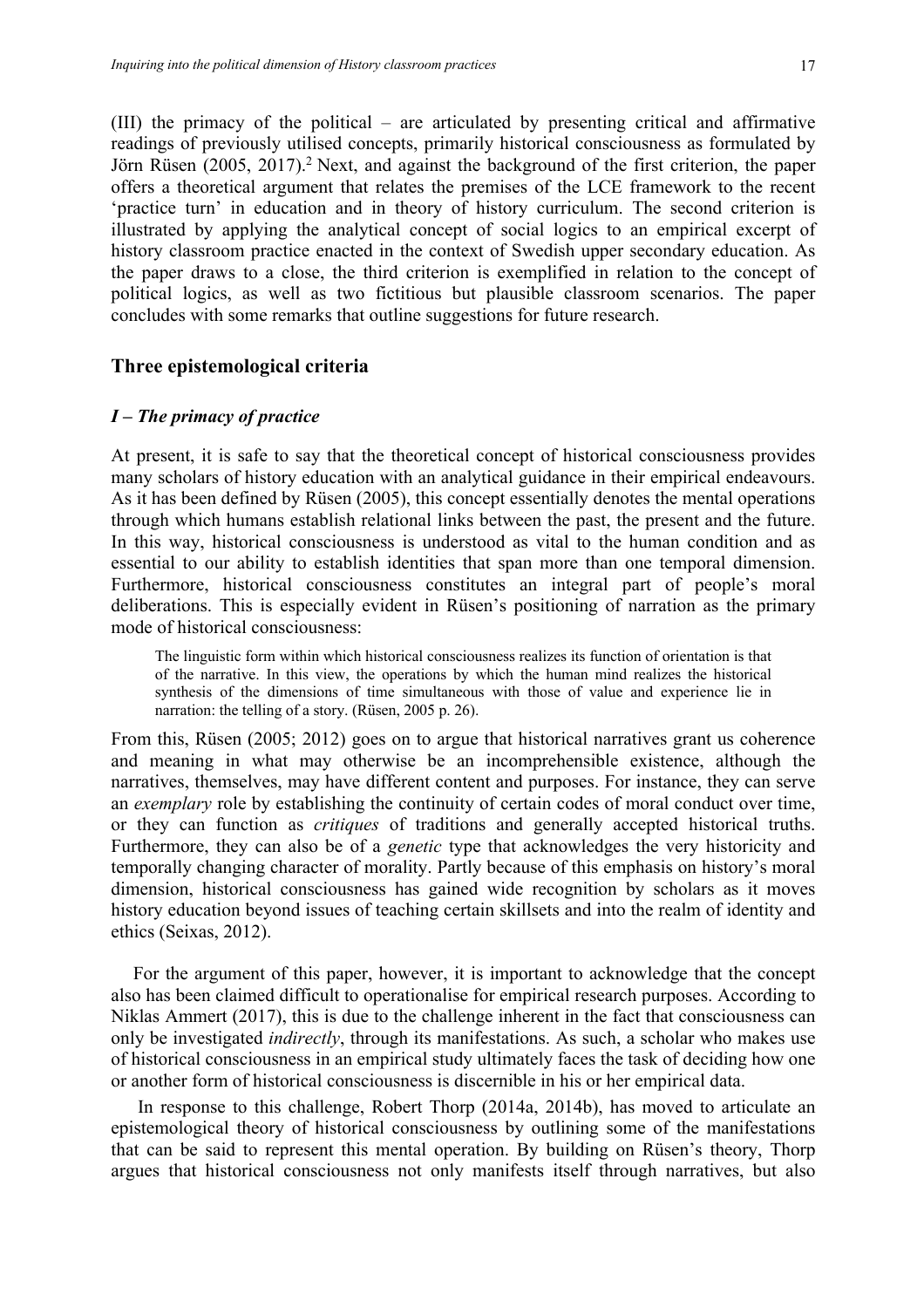through the *artefacts of historical cultures* and the ways in which *history is used or abused* for various purposes. In considering history textbooks as an example of empirical data, Thorp (2014b) subsequently argues that they are artefacts of an historical culture, while the narratives that they contain represent how and for what ends history has been used. From this, he suggests that historical consciousness stands in a *causal relationship* to its manifestations and claims that "How an individual uses history is determined by what kind of historical consciousness she has" and that "it can be possible to show how a certain use of history *emanates* from a certain historical consciousness" (Thorp, 2014a p. 24, emphasis added).

While such an argument is compelling in relation to history textbooks, this paper posits that an alternative approach is necessary when it comes to in-situ studies of history classroom practices. Because, if such inquiries were to use the concept of historical consciousness, they would, from the outset, observe one phenomenon, i.e. practices, with the intention of drawing conclusions about another, that is, teachers' and students' mental operations. This, consequently, implies that the classroom practices are not viable objects of inquiry *in their own right*. More importantly, the potential discrepancy between that which is observed and that to which conclusions are drawn would also make the analysis greatly *dependent* on the scholar's ability to argue why a given pattern of student-teacher interaction accurately corresponds to one form of historical consciousness but not another.

However, the epistemological challenge identified above can arguably be avoided if the researcher restrains his or her conclusions to concern only that which is directly observable, i.e. the actual classroom practices in which history is articulated (and occasionally contested) by teachers and students. In a word, although the concerns raised by Ammert (2017) and Thorp (20014a; 20014b) are warranted, the solution to the problem they present could be conceived differently. Instead of trying to articulate epistemological theories that would work to 'translate' what is observed in classroom practices into historical consciousness, it may be more reasonable for history education research to simply start drawing conclusions about the practices, themselves.3 Of course, empirical research on students' historical consciousnesses is already a common feature in the field of history didactics. Often, however, such research is conducted through interviews and questionnaires or via analysis of written examinations for the purpose of determining what type of historical consciousness students possess and how this intersects with their conceptions about ethnicity, culture and the nation (see Angier, 2017; Holmberg, 2017 and Lévesque, 2017 for some recent studies that exemplify this tendency). By comparison, the analytical use of historical consciousness in classroom studies is relatively limited, which speaks in favour of the argument that it is somewhat challenging to reconcile this concept with practice-oriented research interests.

As such, it is perhaps symptomatic that while arguments for placing analytical emphasis on practice and action have been put forth in other educational research fields, such as sports pedagogy (e.g. Quennerstedt et al, 2011) and education for sustainable development (e.g. Rudsberg & Öhman, 2010), similar propositions have yet to be made a serious topic of discussion in history education research. Against this background, I find it both possible and desirable to articulate the first criterion that frameworks for the study of the political dimension of history classroom practices ought to meet; namely, that a framework is viable if it not only facilitates the inquiry of practices but also encourage conclusions to be drawn about that very same object. In the present paper, this criterion is labelled as *the primacy of practice*.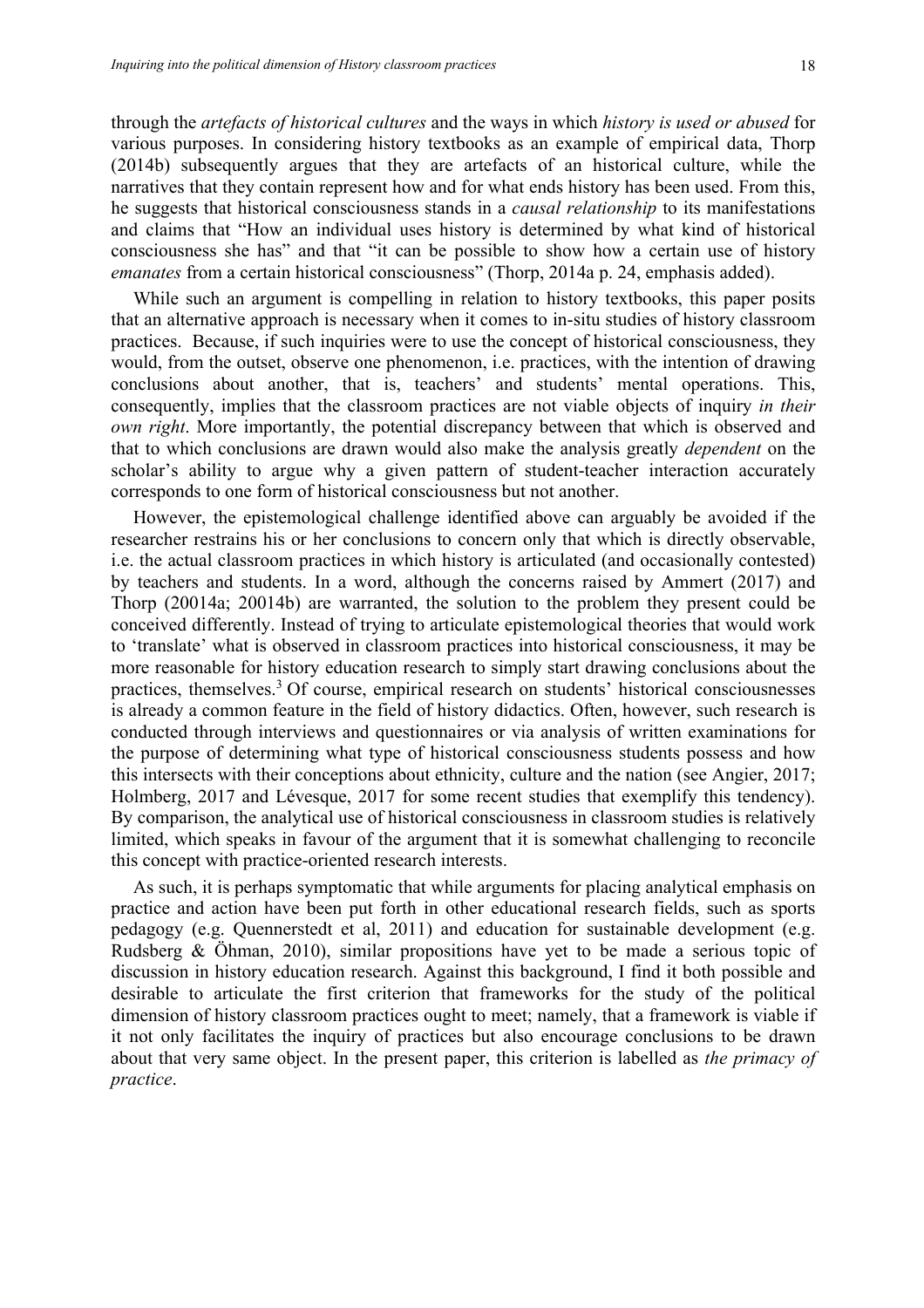# *II – The primacy of empirical openness*

Despite the above-mentioned issues, Rüsen's (2005; 2012) concept of historical consciousness does not give the impression of a theoretically closed totality. Rather, he can be read as suggesting an open-ended theory through which the researcher can treat the fundamental elements of history education as issues in need of empirical investigation. This is evident in the way he stresses the contingent interplay between the temporal dimensions of the past, the present and the future. In essence, Rüsen's (2005) account positions these dimensions as simultaneously present and mutually constitutive of each other, meaning that none can be given precedence over another on theoretical grounds alone. How the actual relationship between them is configured, and whether one temporal dimension dominates the others at a given time, appear instead to be questions that are contextually dependant and, hence, best settled empirically.

Given this tendency in Rüsen's account, it becomes possible to articulate the second epistemological criterion, which is that an analytical framework is viable if it regards the fundamental elements of history education (such as the interplay of temporal dimensions) as radically open-ended and empirical issues. In the present paper, this criterion is labelled as the *primacy of empirical openness*.

## *III – The primacy of the political*

Returning to a critical reading of historical consciousness, it is worth reiterating that Rüsen (2005) establishes the relevance of the concept in relation to *moral orientation*. This is made clear by the quote given previously, and by the great number of recent publications that investigate how moral and historical consciousness intersect (e.g. Ammert, 2017; Ammert et al, 2017; Körber, 2017). As such, historical consciousness is undoubtedly a useful concept when morality constitutes the researcher's main interest. This, however, does not mean that it is of equal significance in every study concerned with history education. After all, the educative practices of this school subject do not deal exclusively with the morality of remembering and forgetting, but also address the political conflicts involved in the articulation of history (Parkes, 2011).

To be fair, Rüsen (2017) has in his latter works positioned his theory of historical consciousness in closer proximity to an understanding of historical culture and its politics. Most notably, he asserts that "*Historical culture* is the *product of our historical consciousness"* (Rüsen, 2017 p. 168, emphasis in the original), and goes on to state that every such culture contains five ideal typical dimensions – the cognitive, the aesthetic, the political, the moral and the religious dimensions – which each correspond to different functions in the human process of creating meaning. For Rüsen, the moral dimension pertains to the normative judgements presently made to distinguish between good and evil elements of the past, whereas the political dimension is largely about the societal *legitimacy* created and upheld via (ab)uses of the past in present schooling. He writes:

Historical thinking plays an essential role in [the] process of legitimation. It organizes the experience of the past, which is always an experience of (often inhumane) power and authority. It happens in such a way that legitimacy, and the need for legitimacy, represents the innate meaning of political action from the past, making the events of the past plausible and even obvious in the present. The legitimizing efforts that power relations must expend in order to persist are formidable. Without the temporal dimension of continuity, authority is vulnerable (Rüsen, 2017 p. 180).

Judging by this quote, Rüsen primarily conceptualises the political dimension of historical culture and consciousness in terms of maintenance of authority. Or put differently, the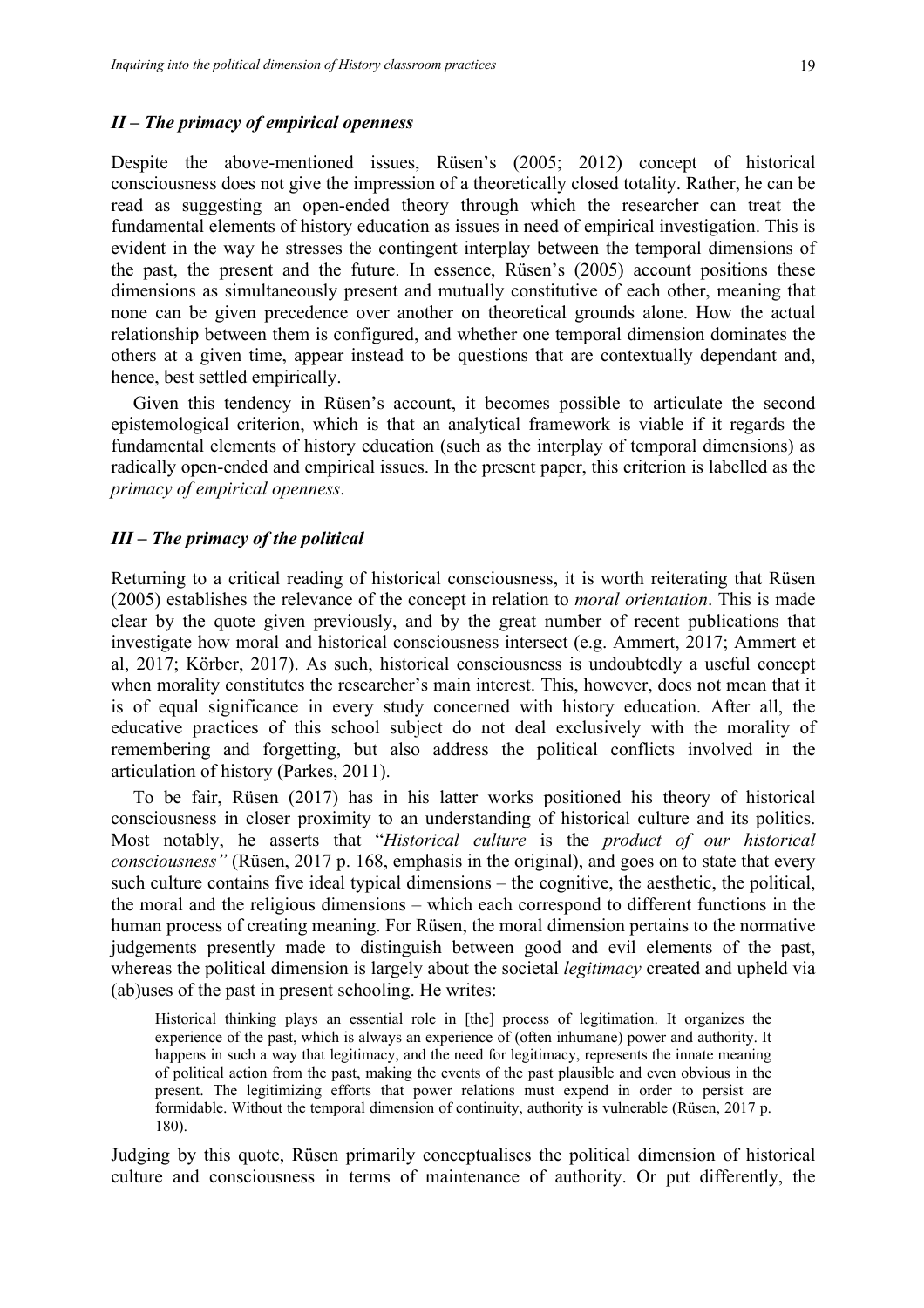political dimension is in Rüsen's theoretical construct mainly understood in terms of the *absence or suppression* of contestation. From this, it follows that an empirical study that makes use of Rüsen's typology will direct its attention towards the *legitimising function* of history education but will not necessarily delve deeper into the conflicts that precede the establishment of legitimacy or work to destabilise authority. Thus, if departing from an understanding of history as a fundamentally contested issue, as I and much of the literature on the history wars do (Parkes 2011; Samuelsson, 2017; Taylor & Guyver, 2012), then Rüsen's typology may not be the most adequate conceptual framework for grasping the conflicts or controversies that may arise in history classroom practices.

More importantly, the critical reader could argue that any discrepancy established between the moral and political dimensions of history education (however defined) is difficult to uphold beyond heuristic purposes. Nevertheless, political theorists like Chantal Mouffe (2005) emphasise the need to preserve such distinctions in post-political societies, where conflicts are increasingly played out between *moral enemies* in the register of absolute good and evil, rather than between opponents that, although disagreeing, acknowledge each other as legitimate *adversaries*. Following in the steps of Mouffe, Claudia Ruitenberg (2009) has argued that the political dimension of education, as opposed to the moral equivalent, involves the production of collective identities, as well as emotional attachments that centre around *societal issues* rather than personal ones: "That is to say, one may feel angry with one's cheating brother's moral transgression and one may feel angry with the reduction in civil liberties as a result of anti-terror legislation […] the [latter] object is political in the sense in which Mouffe has defined it, as necessarily bound up with the power relations in a society and with a substantive vision of a just society" (Ruitenberg, 2009 p. 277).

In short, placing analytical emphasis on the political dimension of history classroom practices entails regarding the contestations enacted there not as moral deliberations nor exclusively as acts of legitimation but as *struggles between adversaries articulating fundamentally opposing visions of the past*. Thus, by critiquing Rüsen and building on Mouffe and Ruitenberg, it becomes possible to articulate the third and final epistemological criterion, which is that an analytical framework is viable if it facilitates the investigation of the political contestations that situate elements of history or history education as societal issues. In the present paper, this criterion is labelled as the *primacy of the political*.

With the three epistemological criteria now laid bare, the remaining sections of this paper will be dedicated to detailing their applicability. Throughout the rest of the paper, this is accomplished by successively introducing the LCE framework and discussing the extent to which its premises and central concepts can be said to illustrate and meet the requirements outlined above.

# **The logics of critical explanation - a viable framework for history education research**

# *The primacy of practice and the concept of logics*

The application of the first criterion, the primacy of practice, is best illustrated in relation to the ontological and epistemological rudiments of the LCE framework. In the following, I will therefore demonstrate in what way the framework can be understood to exemplify, as well as meet, this criterion by being fundamentally oriented towards practice.

Mainly, the framework can be understood as such because it stems from the ontology of Ernesto Laclau and Chantal Mouffe's (1985/2014) political discourse theory, which positions articulatory practices as *the* constitutive element of social relations and of society as such.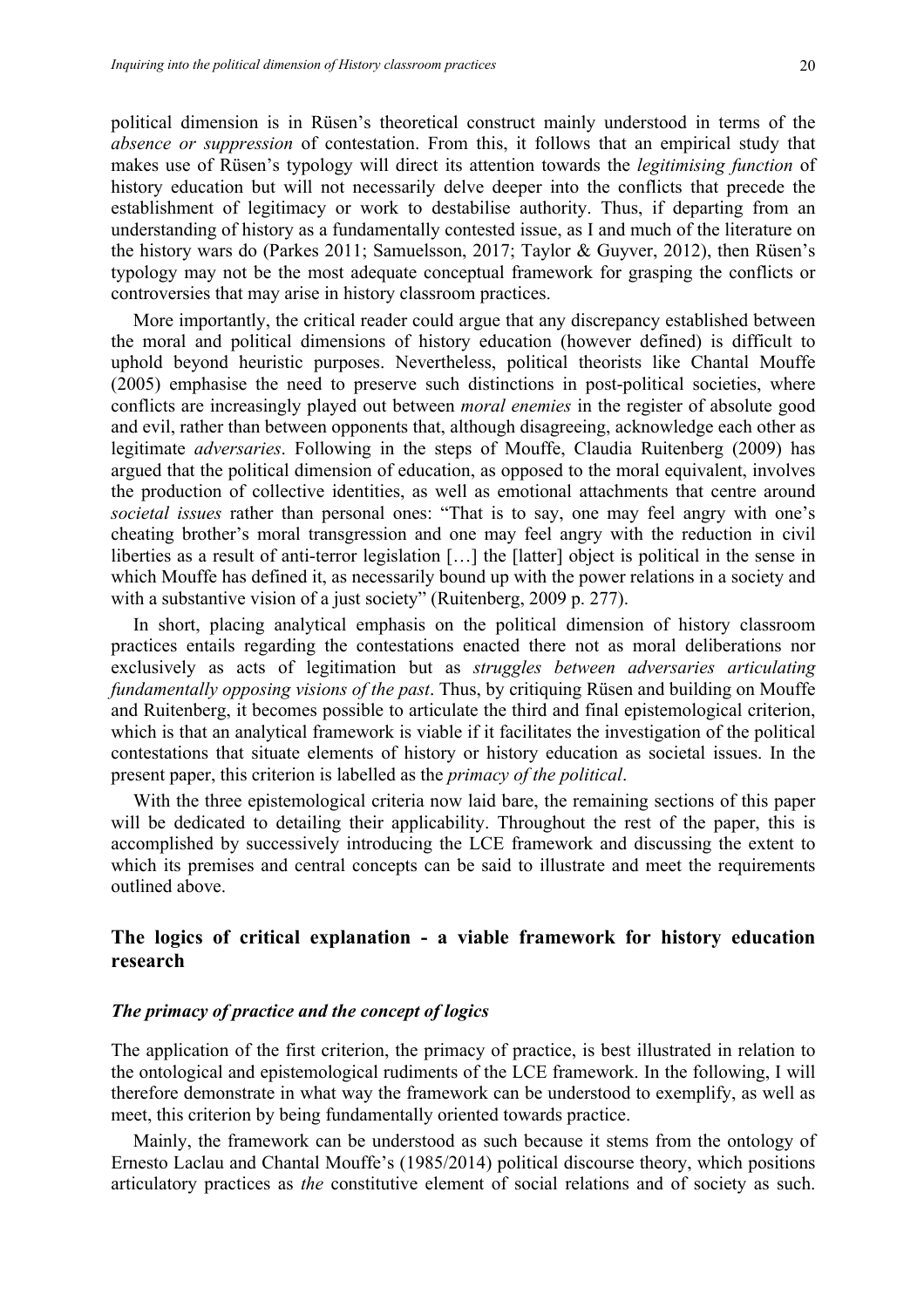According to Laclau and Mouffe, all human practices are articulatory in the sense that they render disparate elements of language relational to each other, thereby establishing temporary totalities, i.e. discourses. Articulatory practices are, however, also contingent in that they are not pre-determined to be carried out in only one way. Rather, practices are marked by a pluralism of meaning and are thus susceptible to both continuity and change through the subjects' actions and use of language. Put differently, articulatory practices do not rest on any ontological essence, but are instead, themselves, the very contingent foundations on which society is discursively made and re-made.

Building on this post-structuralist ontology, Glynos and Howarth (2007) have developed the LCE analytical framework to be used when a researcher wishes to explain *the articulatory workings* of a set of practices, be they social, political or educational. In a pertinent manner, they define the framework's most central concept, i.e. logics, accordingly: "[…] *the logic of a practice comprises the rules or grammar of the practice*, as well as *the conditions which makes the practice both possible and vulnerable*." (Glynos & Howarth, 2007 p. 136, emphasis in the original). In this way, analysing practices with the aid of the LCE framework does not mean that the researcher aspires to establish some causal laws or external determinants. Rather, logics is a concept that the researcher uses in order to grasp *the guiding principles of discourse* that make a specific practice work the way that it does.

The concept of logics will of course be further specified in the coming sections. However, at this point, and in relation to the paper's first criterion, it is important to emphasise that it is with reference to the constitutive function of practices that the LCE framework positions them as a primary object of inquiry, as well as that which the researcher should attempt to explain (Glynos & Howarth, 2007). From this, it follows that practices are regarded as an explanandum in its own right and not as a mediating manifestation in the study of some other phenomenon, such as peoples' consciousness or conceptual thinking. Simply put, using the LCE framework requires that the researcher not only observe and analyse practices but also manages to strictly keep his or her conclusions situated in proximity to the investigated practices.

In an educational context, the framework could be well suited for grasping the workings of a classroom, considering that contemporary educational theories following 'the practice turn' regard teaching and learning as what is carried out through the individual and collective speech-acts of educators and students. In a general sense, the practice turn entails a critique of essentialism and dualisms (such as the rationalistic body-mind dualism) coupled with the reevaluation of human *action* and language as the foremost constitutive elements of reality. From this point of view, empirical research in education tends to focus on that which is both constitutive and directly observable, i.e. teachers' and students' actions and their consequences. In a word, the turn to practice in educational theory means that it is what teachers and students *do,* as well as the experiences that follow from the doing, that counts as valid objects of empirical inquiry (Öhman, 2014).

To be fair, the constitutive function practice has not gone unnoticed in theoretical research on history curriculum. Parkes (2011), for one, has asserted that following 'The End of History' and the death of the grand narratives, history education needs to incorporate historiographic perspectives and accentuate the way historical representations are continuously de-constructed and reconstructed by teachers, students and the public. Naturally, this has consequences for history education scholars because, as Parkes (2011) puts it, "[…] it leaves us with only the *practices* and forms of historiographic representation." (p. 130, emphasis added).<sup>4</sup> Given the argument offered here, such a statement should not be seen as problematic, but could instead be regarded as an opportunity for researchers to acknowledge the concrete practices of teaching and learning history as their most central object of inquiry.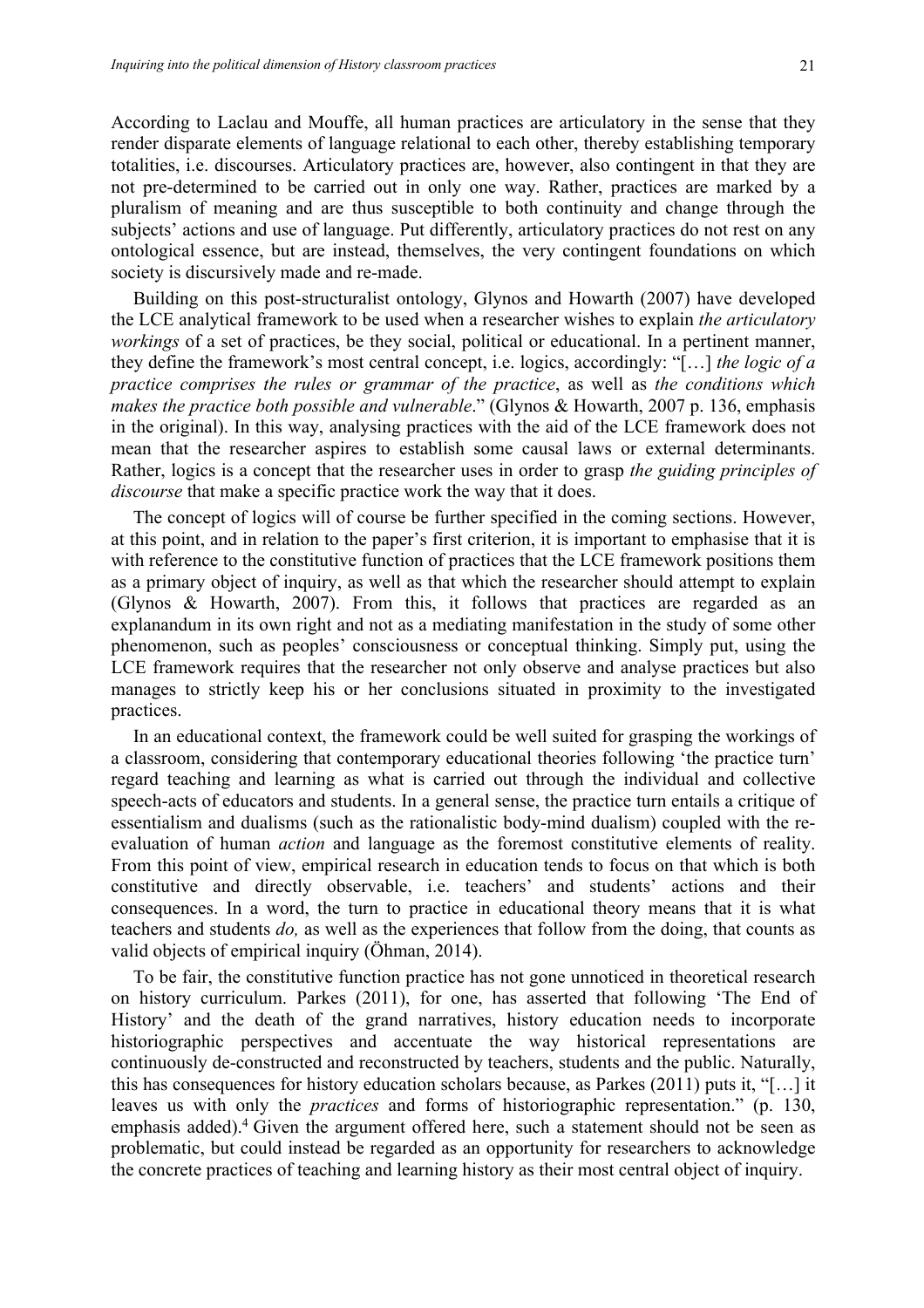To a certain extent then, history education and the analytical concept of logics can be said to *converge* on the primacy of practice, which effectively makes the latter suitable for studying the former. In this respect, LCE constitutes an example of a framework that not only illustrates the application of the first criterion, but also meets it. Departing from this conclusion, the following sections will turn to engage with the two remaining criteria and the framework's analytical concepts of social and political logics.

## *The primacy of empirical openness and the concept of logics*

In contrast to the theoretical argument given above, the application of the second suggested criteria, i.e. the primacy of empirical openness, is best illustrated with the help of a smallscale analysis of a student-teacher interaction. As such, this part of the paper will exemplify how the LCE framework can aid the researcher in approaching history classroom practices in an open-ended manner.

In their work, Glynos and Howarth (2007) break down the concept of logics into three types: social logics, which are used to outline the discursive coherence of practices; political logics, which are employed to investigate the moments where conflictual frontiers between adversaries are drawn, potentially causing practices to change direction; and fantasmatic logics, which are used to analyse the ideological rationales that convince individuals to immerse themselves in the practices at hand. In this paper, however, only the first and second concepts are discussed in detail. This is because, although fantasmatic logics constitute an important element of the LCE framework, it is beyond the scope and purpose of this paper to offer a thorough account of the concept of ideology.<sup>5</sup> In fact, an epistemological discussion on this dimension of history education warrants a paper of its own and it would be unsound to treat its theoretical complexity in an all too abbreviated form.

For the purpose of the paper it is, however, important to acknowledge that, while the analytical purpose and function of the logics remain the same, they are ultimately rearticulated by the researcher into *case-specific logics* when used in the concrete analysis of a set of practices (Glynos & Howarth 2007). For example, a study of classroom practices that articulate gender history will most likely result in the naming of a set of social, political and fantasmatic logics that are specific to these practices, whereas inquiries investigating intercultural aspects of history education may find such practices underpinned by a different set of logics (consequently named differently). In short, logics are *content- and context sensitive concepts* that are re-articulated into empirically grounded results when applied by the researcher to his or her data. Thus, there is a measure of empirical openness to the LCE framework.

In further addressing the second epistemological criterion, the concept of social logics becomes relevant, in that it enables research questions like "what counts as valid history or historical knowledge in classroom practices?" to be addressed empirically as open-ended questions. This is because the concept is designed to characterise the overall coherence of a practice in terms of the *articulatory regularities and assumptions* that furnish it with consistency and stability (Glynos & Howarth 2007). In short, social logics help the researcher to seek out and define that which is commonly taken for granted in a set of practices. In the excerpt provided below, we will see exactly what kind of insights this concept can generate and how it relates to the criterion of empirical openness.

Before continuing this line of thought, it is necessary to make a short methodological note, given that the excerpt presented has been generated through video recordings of history classroom practices. The data encompasses 90 minutes of recorded classroom interactions and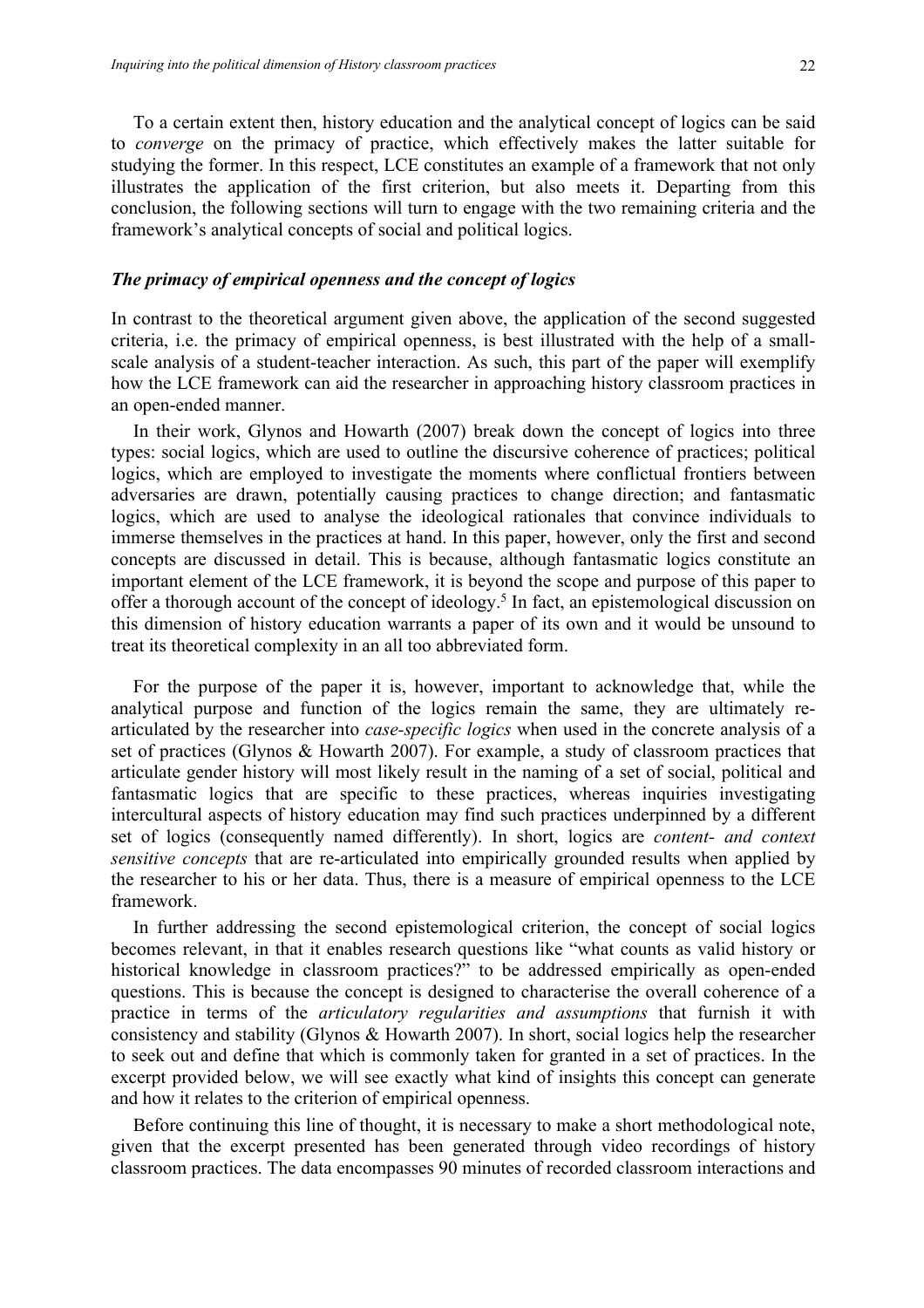is, as such, somewhat limited. Nevertheless, the data can be said to speak in favour of the LCE framework, in that its viability can be illustrated using a rather small sample. Furthermore, the choice of which excerpt to present was made primarily through a purposerelated selection process, meaning that it is the recorded segment most relevant for addressing the research problem of this paper that has been reproduced below (Patton 2002).

The following transcript represents a student-teacher conversation about the Swedish novel *Hertha*, written in 1856 by women's emancipation activist Fredrika Bremer. The lesson in question was part of a larger curricula segment that positioned the social and political movements of late 19<sup>th</sup> and early 20<sup>th</sup> century Europe as the main educational content. However, the lesson was distinct in that it contained a classroom discussion that specifically focused on gender equality and gender history. As is evident below, the teacher and students come to discuss why women in the 19<sup>th</sup> century had to marry in order to lead financially stable lives but do so mainly in the light of present-day notions of love and marriage.

| Robert (teacher): | [] in some sense we have made such progress in Sweden that we would find<br>it difficult to imagine a marriage in which love is not involved.                                                                                                                                                                                                                                                                                                                                                                               |
|-------------------|-----------------------------------------------------------------------------------------------------------------------------------------------------------------------------------------------------------------------------------------------------------------------------------------------------------------------------------------------------------------------------------------------------------------------------------------------------------------------------------------------------------------------------|
| Agnes (student):  | I would feel worthless if I only married someone for their money.                                                                                                                                                                                                                                                                                                                                                                                                                                                           |
| Robert:           | Aha! Then we return to what Hertha is saying. She says that you end up in a<br>subordinate position and feel inferior if you only marry for money. Even if you<br>love your spouse you would feel inferior because much of our society is<br>controlled by money. And this was precisely the problem in the $19th$ century as<br>well. [] Do you now understand the connection to today? [Several students<br>nod and mumble "mmm" affirmatively] Is it all right to have children and not<br>be married in today's society |
| Students:         | Yes.                                                                                                                                                                                                                                                                                                                                                                                                                                                                                                                        |
| Robert:           | or do you give those people funny looks?                                                                                                                                                                                                                                                                                                                                                                                                                                                                                    |
| Students:         | No.                                                                                                                                                                                                                                                                                                                                                                                                                                                                                                                         |
| Robert:           | Is it all right to marry if you don't want children?                                                                                                                                                                                                                                                                                                                                                                                                                                                                        |
| Students:         | Yes.                                                                                                                                                                                                                                                                                                                                                                                                                                                                                                                        |
| Robert:           | Do you give them funny looks?                                                                                                                                                                                                                                                                                                                                                                                                                                                                                               |
| Students:         | No.                                                                                                                                                                                                                                                                                                                                                                                                                                                                                                                         |
| Robert:           | Is a marriage between two men or two women okay?                                                                                                                                                                                                                                                                                                                                                                                                                                                                            |
| Students:         | Yes. [Some students giggle]                                                                                                                                                                                                                                                                                                                                                                                                                                                                                                 |
| Robert:           | We've talked about this several times before. It was absolutely not okay in this<br>country only a few years ago. This is also one of the things that has changed<br>gradually because our perceptions of each other have changed.                                                                                                                                                                                                                                                                                          |

By grasping this excerpt with the concept of social logics, it becomes clear that several *shared assumptions* constitute the coherence of the teacher-student interaction. To begin with, a general acceptance of same sex marriage is present, as is the notion of marrying for love rather than money which, taken together, establishes a shared base of values between the teacher and his students. The sharedness of these values is especially evident from the fact that the teacher asks several "Is it all right to"-questions, to which the students respond in unison.

More importantly, however, the use of social logics makes it possible to analyse the relationship between the temporal dimensions (i.e. the past, the present and the future) that are essential to the practice of teaching history. As seen throughout the excerpt, the teacher mainly makes gender history intelligible by referring to the progress that has been achieved during the last two centuries. Most notably, he takes his point of departure in *contemporary*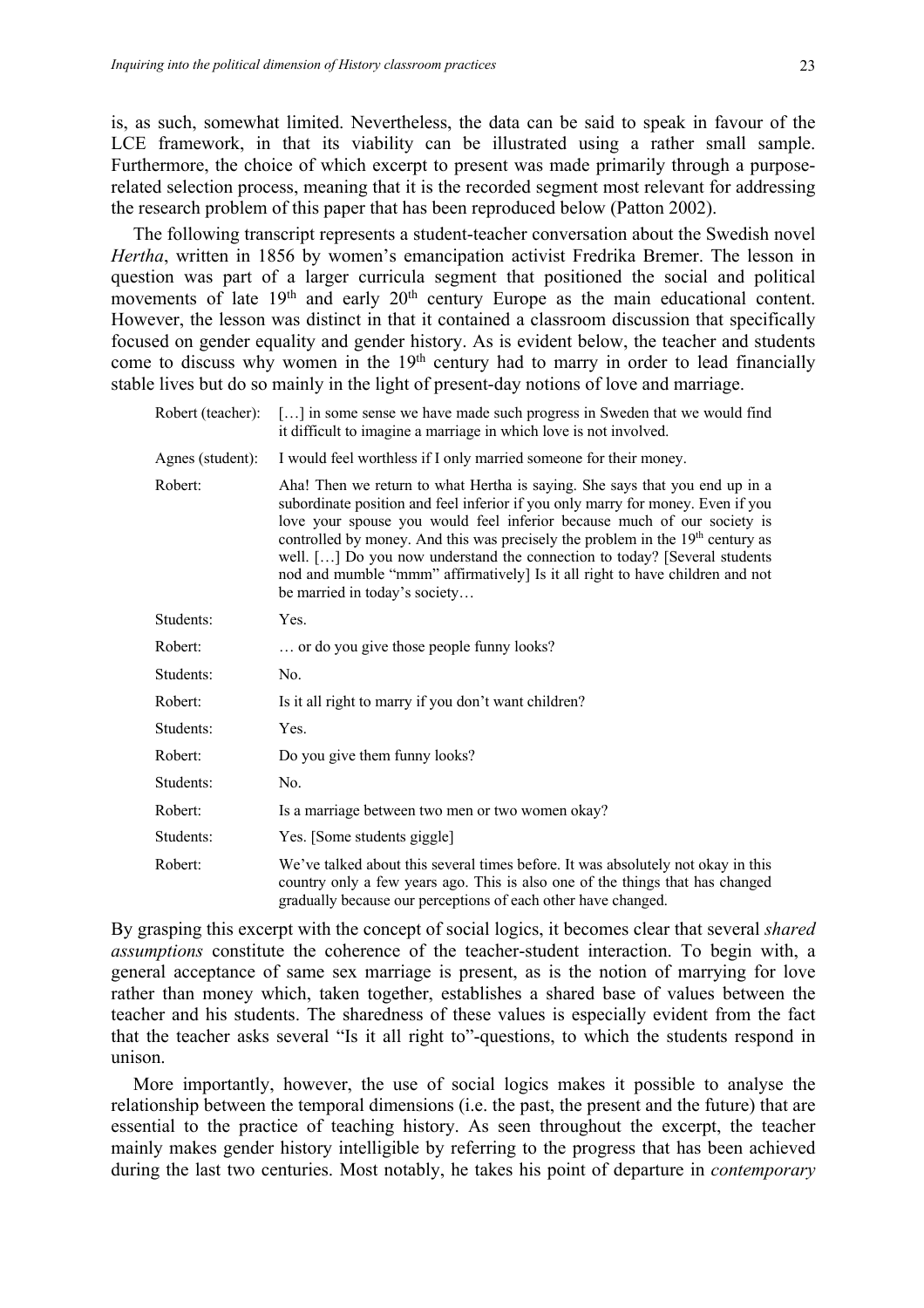gender relations by stating that "in some sense we have made such progress in Sweden that we would find it difficult to imagine a marriage in which love is not involved". Next to this, he also mentions some of the similarities that present Swedish society shares with its 19<sup>th</sup> century counterpart. This is particularly well illustrated by his statement "this was precisely the problem in the  $19<sup>th</sup>$  century, as well [...] Do you now understand the connection to today?" to which the students respond affirmatively. As such, the past is interchangeably articulated as being different and like the present, which consistently makes the latter temporal dimension the *point of reference* against which the former is understood. By contrast, the future is scarcely discussed at all by the teacher and the students, which relegates this temporal dimension to the fringes of the practice.

The conclusion that the present constitutes the referential and dominating temporal dimension is thus a consequence of me, the researcher, applying the concept of social logics to highlight that which is taken for granted within the practice. To be clear, this conclusion is not reached by having presentism built into the analytical framework. On the contrary, the use of social logics enables me to *empirically* determine which temporal dimension is prioritised by focusing on the shared assumptions of the practice, meaning that the analysis is conducted in an open-ended manner. Of course, the concept of social logics is not limited to highlight only shared values or the interplay of temporal dimensions but can also help to direct analytical efforts towards other articulatory regularities, such as teachers' and students' epistemological convictions (cf. Chhabra, 2017). However, for the purpose of this paper and given the illustration offered above, it is sufficient enough to say that the LCE framework meets and exemplifies the applicability of the second suggested criterion, i.e. the primacy of empirical openness.

#### *The primacy of the political and the concept of logics*

In this final section, the paper returns to the third criterion and clarifies how the LCE framework can be said to meet its requirements through the concept of political logics. In contrast to its social counterpart, which is employed to describe the stability of a practice, political logics help the researcher to explain how moments of contestation bring about changes in its operation. According to Glynos & Howarth (2007), such moments are understood as dislocatory, meaning that the stability of a practice is disrupted when adversarial relationships are articulated.

Also according to Glynos & Howarth (2007), such moments of contestation entail a signifying simplification of a practice, meaning that the multitude of participants' identities, demands and arguments are downplayed and *arranged* into only two opposing camps, consequently establishing a political frontier between an 'us' and a 'them'. In these instances, the otherwise disparate discursive elements (e.g. the participants' varied identities, demands and arguments) in one of the camps are linked together and made equivalent with regard to their common negation, i.e. the identities, demands and arguments that are found on the other side of the frontier. Thus, practices are politicised when equivalence dominates its discourse and, vice-versa, when difference rules the practice moves towards becoming de-politicised.

Concretely, using the analytical concept of political logics means that the researcher accounts for changes in a practice's operation by paying attention to the interplay between *equivalence* and *difference,* or put differently, that he or she pays attention to the way in which discursive elements are alternately linked together and separated with the consequence of either strengthening or weakening the distinctions between 'us' and 'them'. In short, its use entails that the scholar first pinpoints the societal issue that evokes contestation, then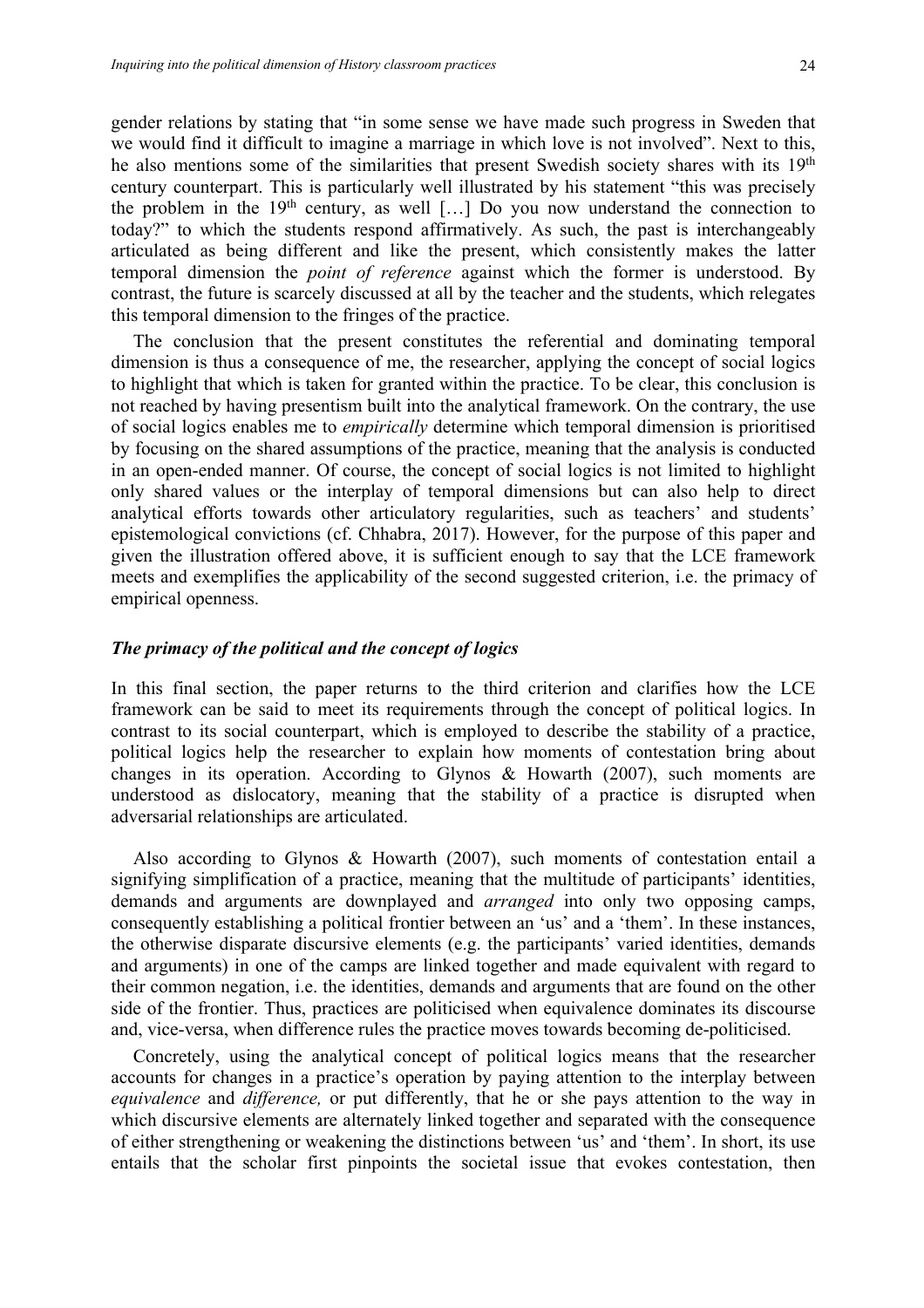determines which case-specific adversarial camps are (dis)established and, finally, answers the question of how the political conflict alters the direction of the practice.

When arguing for the utilisation of this concept in the context of history education, we can imagine two plausible (and not uncommon) classroom scenarios in which adversarial relations are present. First, political logics can be useful for analysing moments when the educator *teaches politically,* either by reflected design or by habit. This refers to those instances in which the teacher opposes certain historical representations made by textbooks, external agents or by his or her own students. In these situations, political logics can be used to comprehend the teacher's discursive actions in terms of how he or she establishes equivalence between some historical representations while simultaneously juxtaposes these with another set of representations. In short, political logics can be useful for understanding *how* the teacher conducts his or her professional practice in an adversarial way.

Secondly, the analytical concept in question can be used to grasp those moments where *the educational content carries political connotations*, specifically focusing on how societal conflicts of the past play over into and continue in present educational practices. For instance, history lessons may very well review historical injustices enacted against a society's cultural or ethnical minorities, or they may examine unequal power relations in terms of gender or class hierarchies. As such, old conflicts can be reactivated in the history classroom and become a site of renewed contestation between students, to which the teacher must respond. Here, political logics can help the scholar to explain how, for example, disparate historical injustices and demands for reparations are articulated as equivalent and linked together on each side of an adversarial frontier. The concept in question is, thus, a tool that considers that practices of history education are not always stable or directed towards consensus but are instead marked by a measure of contingency and conflict (Edling, 2017). In sum, by fundamentally regarding issues, such as historical truth and justice, as not primarily individual and moral concerns, but as societal ones, political logics can be said to illustrate and meet the third epistemological criterion suggested in this paper.

#### **Concluding remarks**

To conclude, this paper has argued the present need to articulate criteria against which potential frameworks for analysing the political dimension of history classroom practices can be identified and deemed viable. More specifically, the paper outlines three such criteria (the primacy of practice, the primacy of empirical openness and the primacy of the political) and exemplifies their applicability in relation to the premises and central concepts of the LCE framework.

However, the argument provided here only constitutes an initial foray into the epistemological domain of history education research and much remains to be done. For instance, although the empirical excerpt and plausible classroom scenarios presented in this paper exemplify the feasibility of the concept of logics, they are only small-scale illustrations. The conclusion that the LCE framework could be regarded as viable is therefore tentative and in need of further testing, preferably by using it in one or several large-scale empirical inquiries. Additionally, evaluating and possibly revising the suggested epistemological criteria in relation to frameworks other than the one addressed here would be another way in which future research could continue the discussion introduced in this paper.

## **References**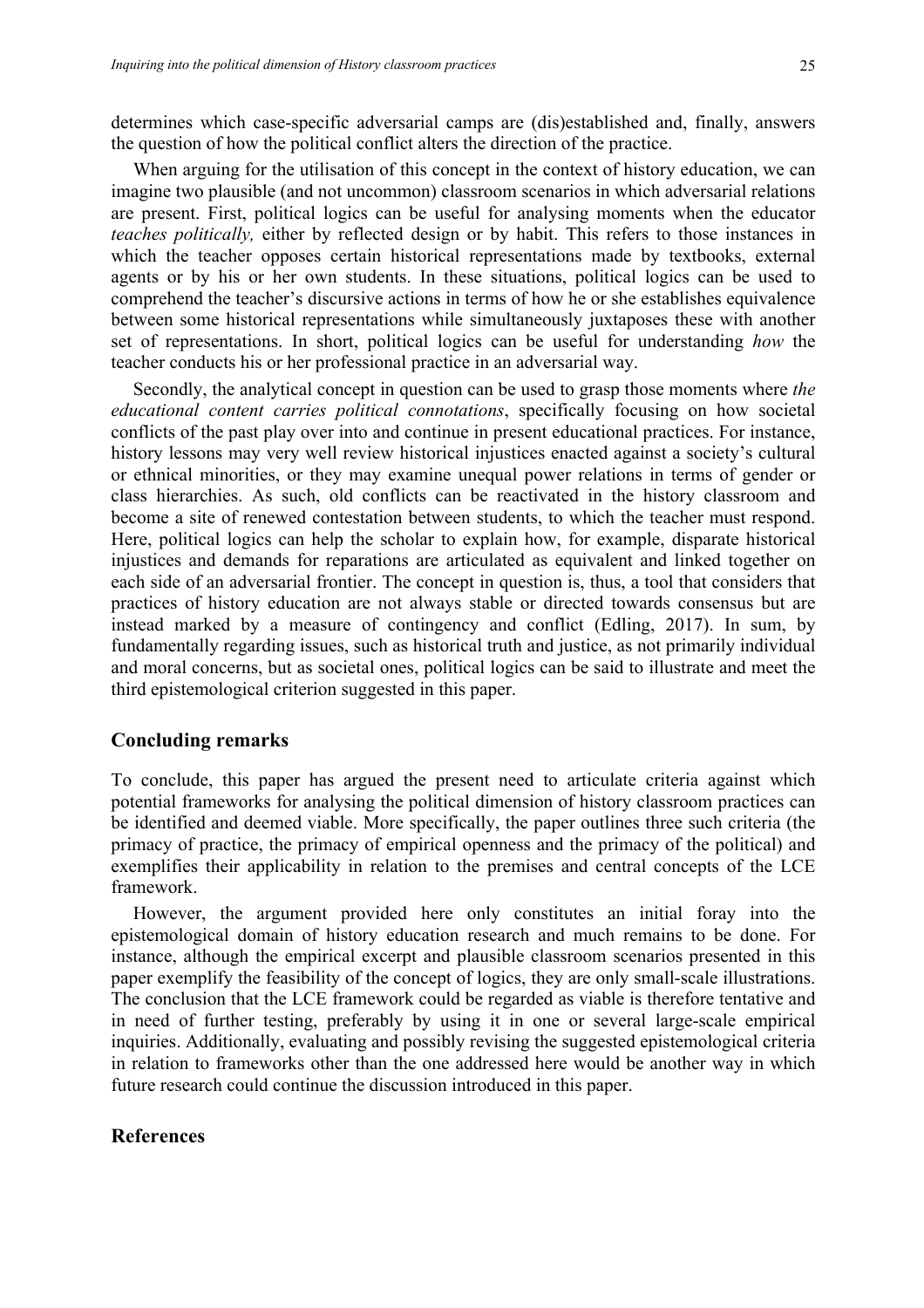- Ammert, N. (2017). Patterns of reasoning: a tentative model to analyse historical and moral consciousness among 9th grade students. *Historical Encounters*, 4(1), 23-35.
- Ammert, N., Edling, S., Löfström, J. & Sharp, H. (2017). Bridging historical consciousness and moral consciousness: promises and challenges. *Historical Encounters*, 4(1), 1-13.
- Angier, K. (2017). In search of historical consciousness: an investigation into young South Africans' knowledge and understanding of 'their' national histories. *London Review of Education,* 15(2), 155-173.
- Bekerman, Z. & Zembylas, M. (2017). Mediating collective memories and official histories in conflict-affected societies: pedagogical responses to "individual" narratives and competing collective memories. In H. Åström Elmersjö, A. Clark & M. Vinterek (Eds.), *International Perspectives on Teaching Rival Histories: Pedagogical Responses to Contested Narratives and the History Wars* (pp. 133-153). London: Palgrave Macmillan.
- Chhabra, M. (2017). Text and contexts: pedagogical practices for a history textbook lesson on the 1947 British India partition. In H. Åström Elmersjö, A. Clark & M. Vinterek (Eds.), *International Perspectives on Teaching Rival Histories: Pedagogical Responses to Contested Narratives and the History Wars* (pp. 87-105). London: Palgrave Macmillan.
- Clark, A. (2009). Teaching the nation's story: comparing public debates and classroom perspectives on history education in Australia and Canada. *Journal of Curriculum Studies,* 41(6), 745-762.
- Demers, S., Lefrançois, D. & Ethier, M. A. (2015). Understanding agency and developing historical thinking through labour history in elementary school: a local history learning experience. *Historical Encounters*, 2(1), 34-46.
- Edling, S. (2017). Historical and moral consciousness in the light of ethics of dissensus: one approach to handle plurality in education. *Historical Encounters,* 4(1), 36-51.
- Elgström, O. & Hellstenius, M. (2011). Curriculum debate and policy change. *Journal of Curriculum Studies,* 43(6), 717-738.
- Glynos, J. & Howarth, D. (2007). *Logics of critical explanation in social and political theory*. New York & London: Routledge.
- Havekes, H., van Boxtel, C., Coppen, P. A. & Luttenberg, J. (2017). Stimulating historical thinking in a classroom discussion: the role of the teacher. *Historical Encounters: A journal of historical consciousness, historical cultures, and history education, 4*(2), 71-93.
- Holmberg, U. (2017). 'I was born in the reign ...': historical orientation in Ugandan students' national narratives. *London Review of Education, 15*(2), 212-226.
- Körber, A. (2017). Historical consciousness and the moral dimension. *Historical Encounters*, 4(1), 81-89.
- Laclau, E. & Mouffe, C. (1985/2014). *Hegemony and socialist strategy: towards a radical democratic politics.* New York & London: Verso.
- Lee, P. (1983). History teaching and philosophy of history. *History and Theory*, 22(4), 19-49.
- Lee, P. (2004). Understanding history. In P. Seixas (Ed.), *Theorizing Historical Consciousness* (pp. 129-164). Toronto: University of Toronto Press.
- Lévesque, S. (2017). History as a 'GPS': on the uses of historical narrative for French Canadian students' life orientation and identity. *London Review of Education*, 15(2), 227- 242.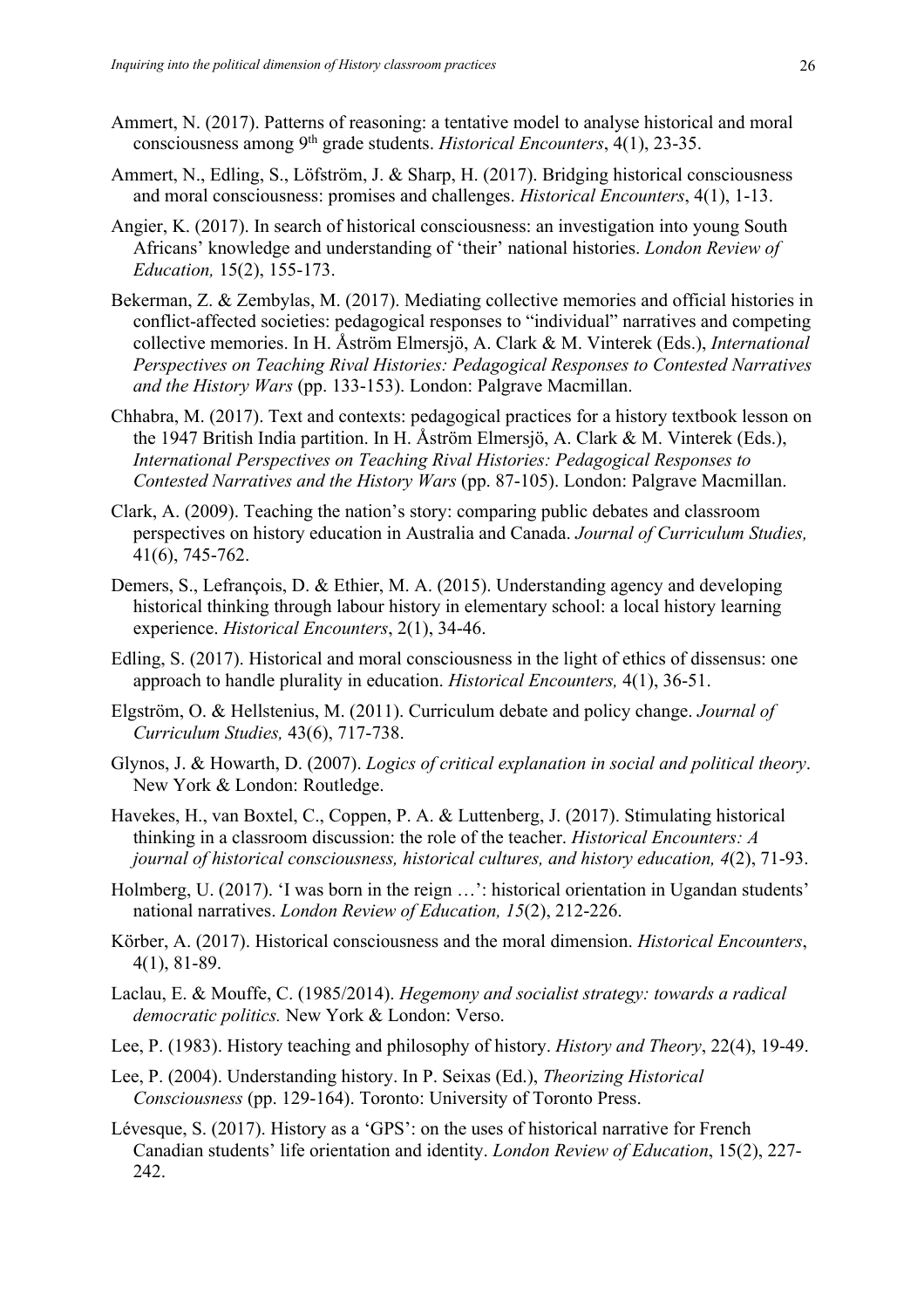Mouffe, C. (2005). *On the political*. London & New York: Routledge.

- Parkes, R. (2007). Reading history curriculum as postcolonial text: towards a curricular response to the history wars in Australia and beyond. *Curriculum Inquiry,* 37(4), 383-400.
- Parkes, R. (2011). *Interrupting history: rethinking history curriculum after 'The end of history'*. New York: Peter Lang Publishing.
- Patton, M. Q. (2002). *Qualitative research and evaluation methods*. Thousand Oaks: Sage Publications.
- Quennerstedt, M., Öhman, J. & Öhman, M. (2011). Investigating learning in physical education – a transactional approach. *Sport, Education and Society,* 16(2), 159-177.
- Rudsberg, K. & Öhman, J. (2010). Pluralism in practice experiences from Swedish evaluation, school development and research. *Environmental Education Research*, 16(1), 95-111.
- Ruitenberg, C. (2009). Educating political adversaries: Chantal Mouffe and radical democratic citizenship education. *Studies in Philosophy and Education*, 28(3), 269-281.
- Rüsen, J. (2005). *History: narration, interpretation, orientation*. New York & Oxford: Berghahn Books.
- Rüsen, J. (2012) Tradition: a principle of historical sense-generation and its logic and effect in historical culture. *History and Theory*, 51(4), 46-59.
- Rüsen, J. (2017). *Evidence and meaning: a theory of historical studies*. New York: Berghahn Books.
- Samuelson, J. (2017). History Wars in Sweden? A syllabus debate about nation, history, and identity. *Historical Encounters,* 4(2), 30-47.
- Seixas, P. (Ed.) (2004). *Theorizing historical consciousness*. Toronto: University of Toronto Press.
- Seixas, P. (2012). Progress, presence and historical consciousness: confronting past, present and future in postmodern time. *Paedagogica Historica*, 48(6), 859-872.
- Sheehan, M. (2012). "Little is taught or learned in schools": debates over the place of history in the New Zealand school curriculum. In T. Taylor & R. Guyver (Eds.), *History Wars and the Classroom: Global Perspectives* (pp. 107-124). Charlotte: Information Age Publishing.
- Stoel, G. L., van Drie, J. P. & van Boxtel, C. A. M. (2015). Teaching towards historical expertise. Developing a pedagogy for fostering causal reasoning in history. *Journal of Curriculum Studies*, 47(1), 49-76.
- Taylor, T. & Guyver, R. (Eds.) (2012). *History wars and the classroom: global perspectives*. Charlotte: Information Age Publishing.
- Thorp, R. (2014a). Towards an epistemological theory of historical consciousness. *Historical Encounters*, 1(1), 20-31.
- Thorp, R. (2014b). Historical consciousness and historical media: a history didactical approach to educational media. *Education Inquiry,* 5(4), 497-516.
- Öhman, J. (2014). Om didaktikens möjligheter ett pragmatiskt perspektiv. [On the possibilities of didactics – a pragmatist perspective]. *Utbildning & Demokrati*, 23(3), 33- 52.